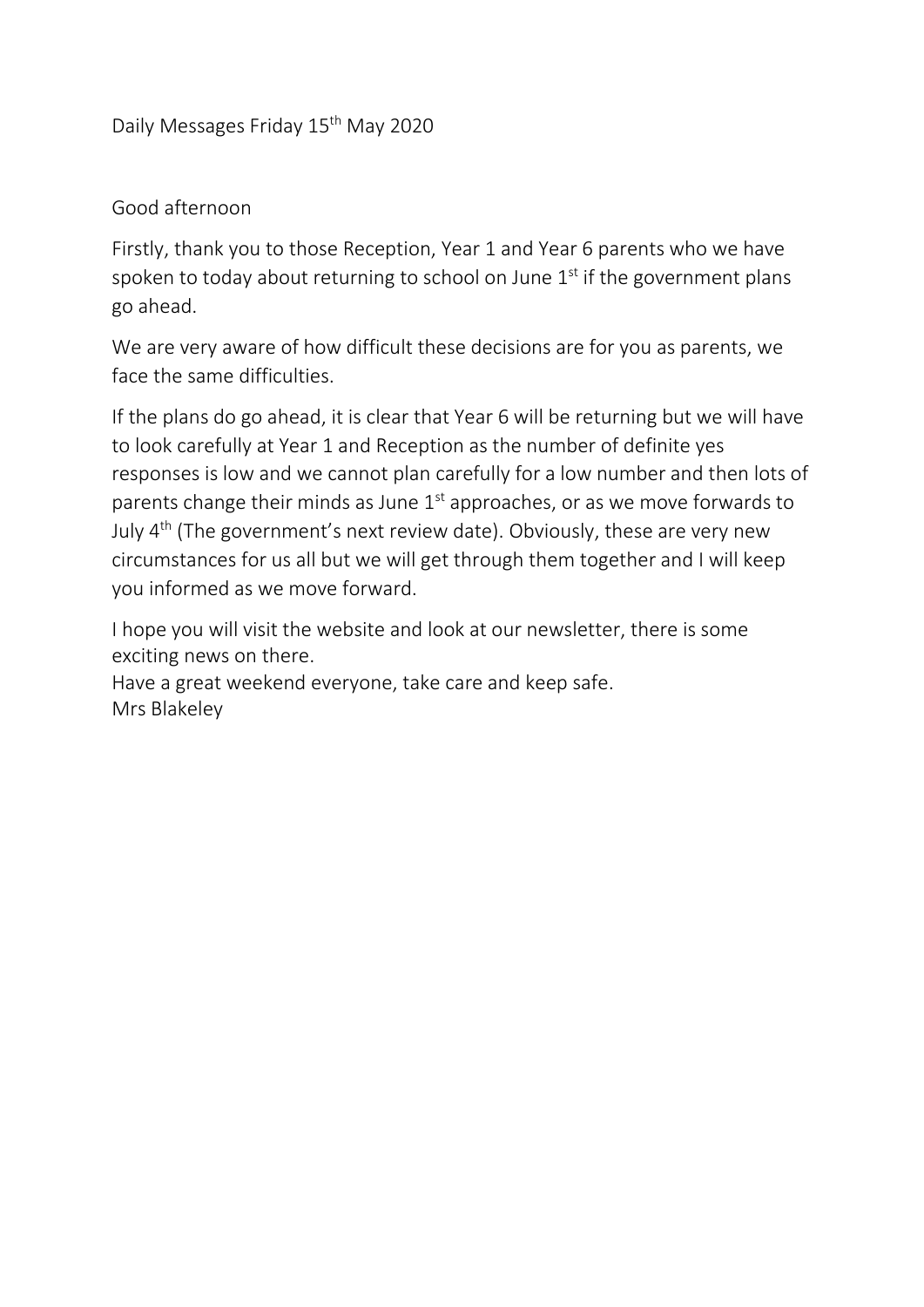Hello Year 1 and Year 2,

How is it Friday already!! I am really looking forward to a weekend at home, it has been a very busy week at work but it has been so good to start sorting the Key Stage 1 classrooms and organising them so they are ready for when you return. What are your plans this weekend? I hope you have some exciting things to look forward to, I am looking forward to spending some time in the sun and I really fancy fish and chips again for my tea. Friday also means shopping day so I will have to do that tonight. Have you managed to complete some work today? Darcy has sent me lots of work which she has been completing and I must say, she has been very busy and her work is excellent!

It has been lovely to speak to some of the Year 1 parents this morning, you never know we might be back at school learning again very soon.

I'm afraid Year 2 you might have to wait a little longer but I am always here for a chat and will happily provide you some different activities if you need me to. We will all be back together again when it is safe!

Take care, keep smiling, keep making us proud and enjoy your weekend.

Miss Price x

[rprice@handale.rac.sch.uk](mailto:rprice@handale.rac.sch.uk)

Hi children,

Well here we are, at the end of another week! You know what Friday's mean...spelling test. Have you been learning your spellings and getting someone to test you? If so, I would love to see your scores so please email me if you can to show me. Today I am having a walk along Skinningrove beach and I must say it is gorgeous down here and later I will do some jobs for school and might possibly have a bbq for tea. What have you all been up to this week?

See you soon,

Miss Kendall [ekendall@handale.rac.sch.uk](mailto:ekendall@handale.rac.sch.uk)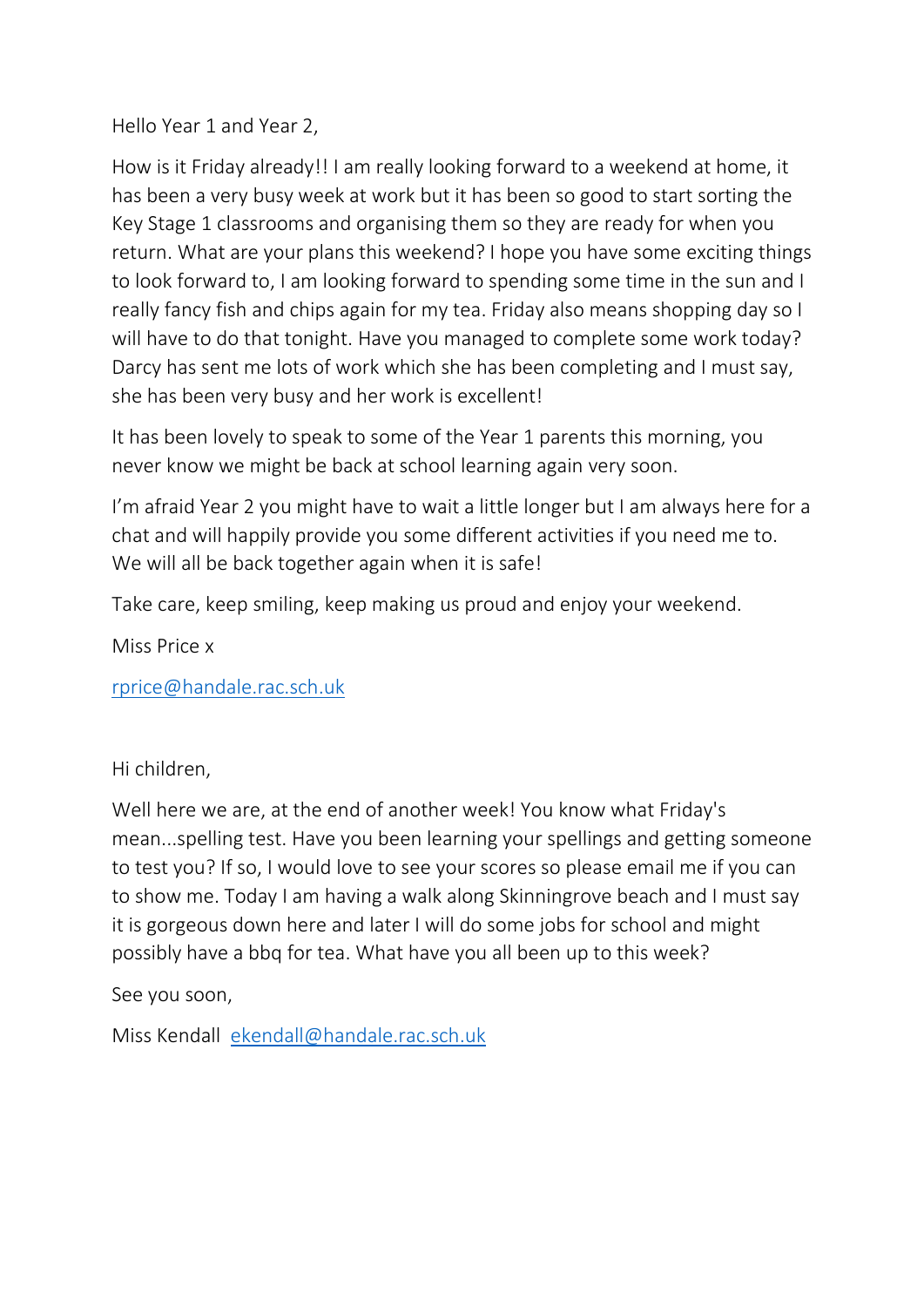# Hi Year 4,

Today I have been for a lovely walk in the sun, which was a great start to my day. I can't wait for next week because Lacey emailed me today telling me it is going to be nice weather all week for Miss Price's birthday. It was lovely to see another child accepting my challenge and making a wonderful chocolate cake, it looks delicious Lacey and I wish I could have a piece. Have a wonderful weekend everyone and enjoy lots of sun but please remember to stay safe. I am really missing you all but I have thoroughly enjoyed seeing what some of you have been getting up to. You have still made me proud even when learning at home.

Mr Farrier

[rfarrier@handale.rac.sch.uk](mailto:rfarrier@handale.rac.sch.uk)



Hello everyone, this week I went out in the car just for a drive, it was my first time out in 54 days and I can admit I was a bit scared but I had to do it. I saw Mrs Oakley and give her a wave which was nice. I hope you are all staying safe and enjoying whatever you have been doing. I have seen a few more children out walking and riding bikes. It is lovely when they stop for a chat.

Hope to see you all soon and everyone keep safe missing you, Miss Hood x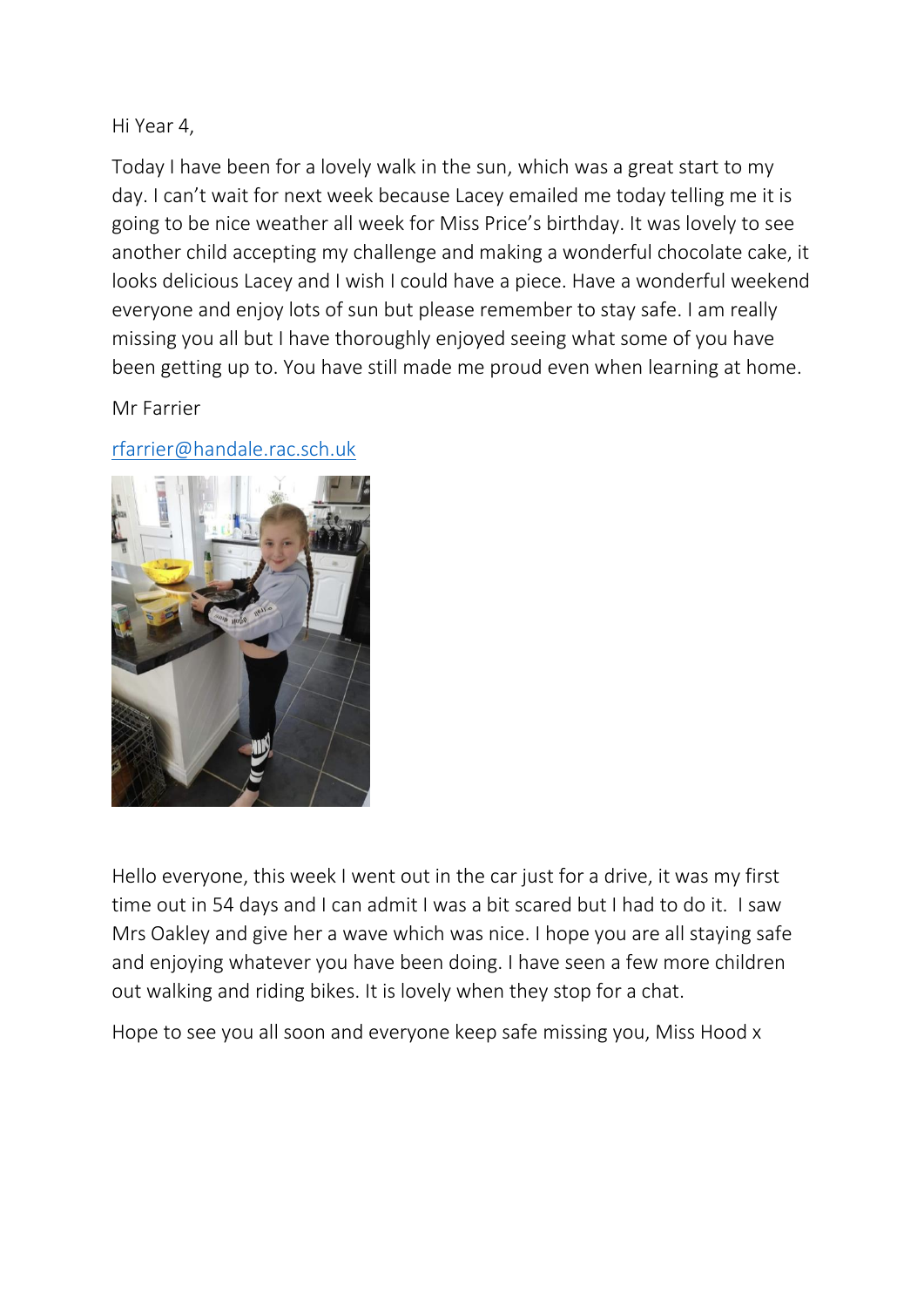Hi Year 3,

I hope you have all had a lovely week and have managed to keep doing a little bit of work each day. We are supposed to have some more nice weather over the weekend so I am hoping to get in the garden and sort some of my plants out. Do you remember earlier in the year when we grew plants in the classroom? It seems a long time ago now but do you remember what they needed to grow and how they all grew differently? We looked at the parts of a flower too. You could look for flowers at home and see if you can remember the parts of them and what their function is. It would be lovely to see even more of the work you have been doing at home.

Enjoy the weekend, Mrs Brodie

[nbrodie@handale.rac.sch.uk](mailto:nbrodie@handale.rac.sch.uk)

Hi everyone! I hope you're all staying safe and enjoying spending time with your family. I've been trying to keep busy with lots of online training, helping the teacher's get resources ready for next year and completing some of those 5d diamond paintings. Have you seen them? They are brilliant for relaxing and taking your mind off things. So far I've done a unicorn, a puppy in a basket of roses and a family of sloths. I'm currently doing a space one and it's almost finished! I'm really excited to get back to school and see you all, hoping it won't be too much longer now. Stay safe  $\bullet$  Mrs Treloar x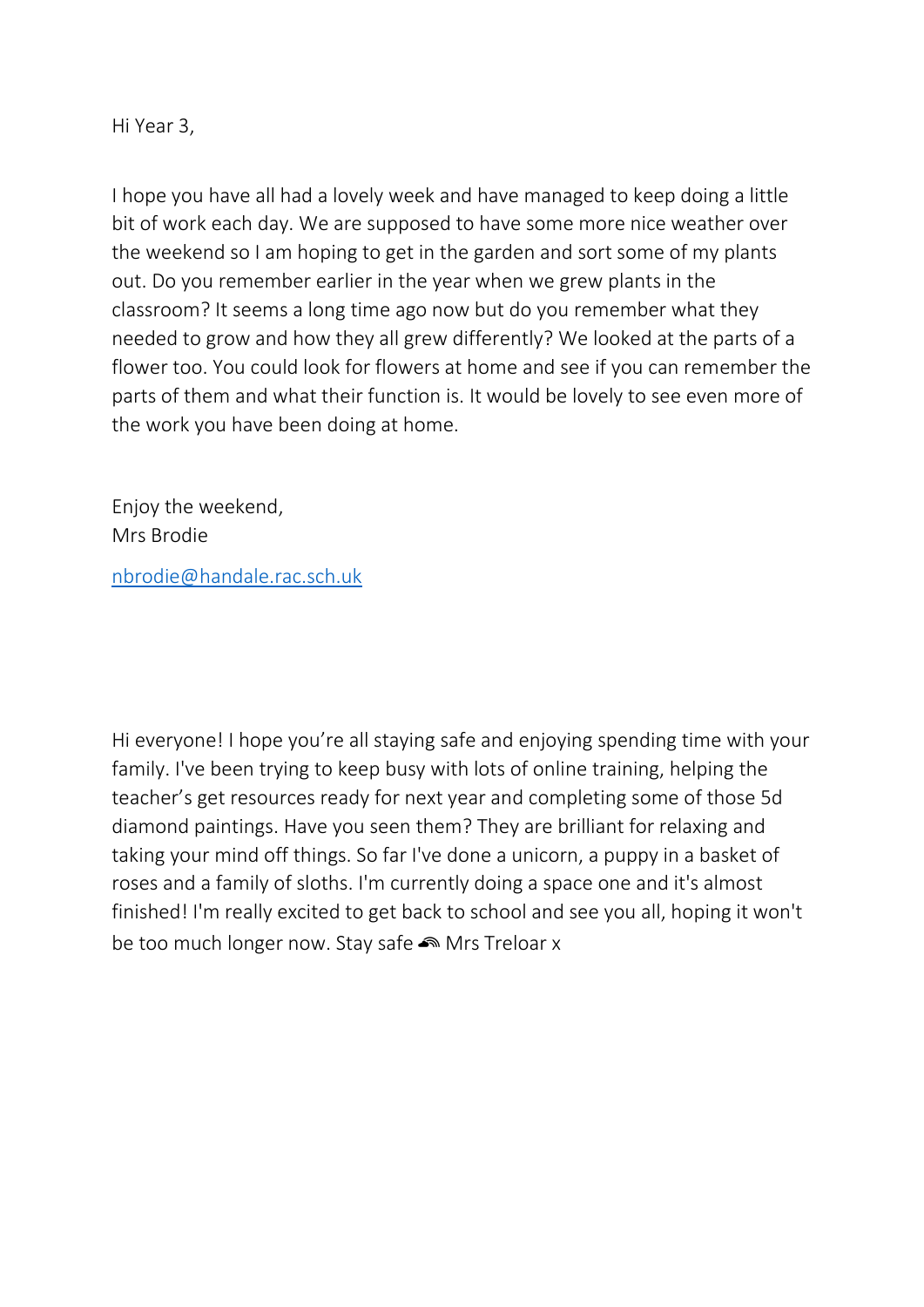#### Hello Year 6

I hope that you are all well. So we come to the end of another school week and again the weekend is upon us. A weekend in which the sense of lockdown has drifted slightly and we can move further afield and explore places which may not be on our doorstep only. If any of you have chosen to drift further with your families, please keep yourselves safe and maintain that social distance. Sometimes we forget these things when the flood gates open. I live opposite fields and these fields spread far. Considering that I live in Middlesbrough, I live right on the south of the town so as I stare out of my front room window, I have countryside only with the whole of the town behind me. I feel fortunate with regards this because at times like this, I have these fields that have accommodated my dog walks and family exercise for the last few weeks with us never needed to come into contact with anyone else or pass through any village or town. In that respect I don't feel that I have missed out and now the restrictions have been lifted slightly I don't feel I need to drift much further than where I am. Wherever you end up, please remember my concern is you so keep your distance and keep yourselves safe. But please, we have a bit more freedom now so ensure that you enjoy it.

Take care all of you. Mr Emmerson [pemmerson@handale.rac.sch.uk](mailto:pemmerson@handale.rac.sch.uk)

Hi all, I hope you're all keeping safe and keeping healthy. Hoping we start seeing you all again very soon!

Mr Cameron x

Hello Year 5,

Today I have been in school with the small number of children present and they've been getting up to some fun activities. Charlie has worked on a model of Hogwarts, Elise and Mary are building a castle out of Mrs Lister's blocks and Owen, Jasmin and I have been sketching. I received some lovely pictures from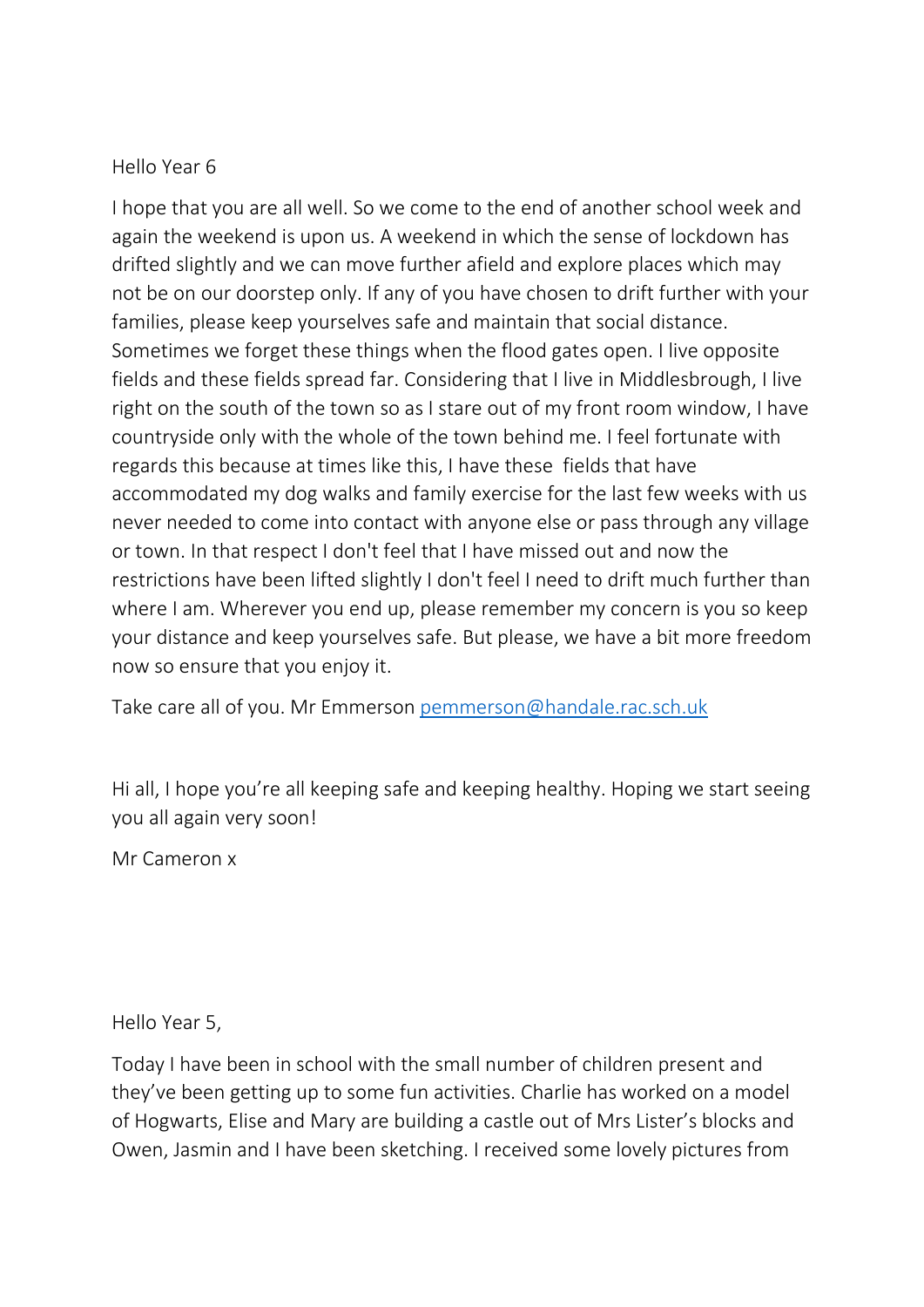Tyler today, showing me some of the awesome activities that he has been getting up at home, including baking, art and even learning to mow the lawn.

What kind of fun activities have you been getting up to today?

Stay safe,

Mr Bell

# Hello to all the pupils of Handale

Hope you are all keeping well and are all busy. It's been a long time since we were all together here. I miss seeing your happy smiling faces. I have been keeping busy painting, gardening and packing my house up ready to move. I have been waiting for the country to begin to come out of lockdown so I could get a moving date. I think I now have a date to move which is the 29<sup>th</sup> May, so fingers crossed it happens.

Take care all of you and hope to see you all very soon.

Stay save and well,

Mrs Robinson

Hi Year 1's,

Another week over, which can only mean we are closer to getting our classroom family back together.

My son had his birthday this week, he had a good day even though he couldn't celebrate with family and friends. He had his favourite food and of course we still had a birthday cake with candles.

Hope you have had another good week with your families and managed to get some fresh air into your lungs.

<u>**enstay safe**</u> Mrs Darby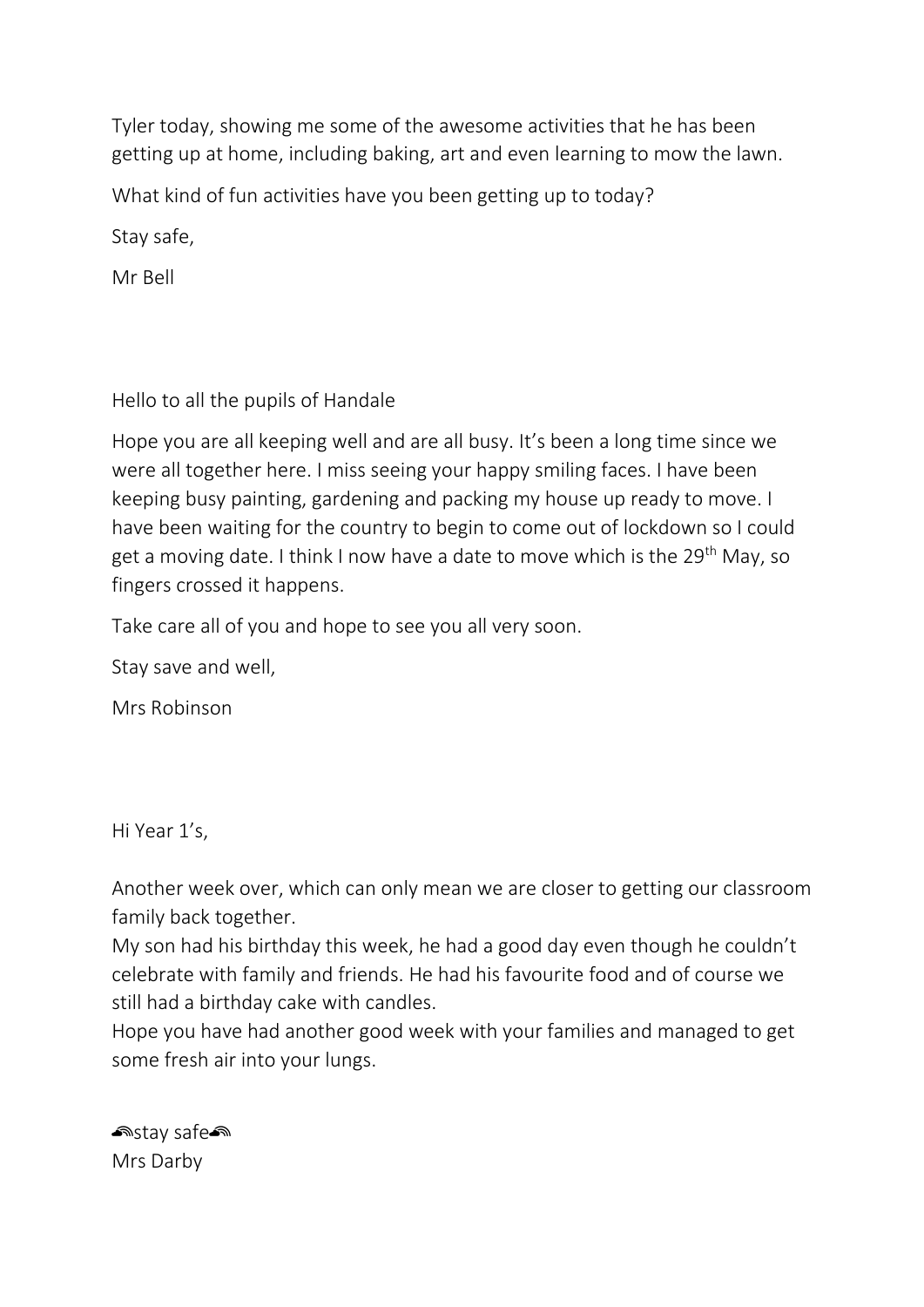# Hello Reception Children

Well another week over and I'm sure another week closer to getting back to school. This weekend take a break from your phonics and number work and instead do something a little bit different! How about asking someone at home if you can make some cakes? Crispies or cornflakes covered in melted chocolate are delicious! For the more adventurous of you maybe make some fairy cakes. You could take a look on

https://www.bbcgoodfood.com/recipes/collection/kids-baking some lovely simple recipes for you to try. I haven't got any self-raising flour at home so I am going to search the internet for something different! I will let you know on Monday what I decide to bake.

If you don't want to bake anything this weekend how about making something out of your recycling at home? Why don't you make a rocket or bus or train or car in fact anything that Cheeky Monkey and the toys could enjoy playing with when we get back to school! Whatever you do this weekend try to be the best you can and smile just for me.

Take care of yourself and keep safe

With Love

Mrs Skirving xx

[eskirving@handale.rac.sch.uk](mailto:eskirving@handale.rac.sch.uk)

#### Hello everyone,

This week has been another week of finishing my Uni work so that has meant a lot of time working on my laptop. Although I have been doing some work at school getting it ready for when we can be back together. Today is a lovely, warm sunny day so I'm going to take my little dog Betty on a nice walk through the fields near my house,

See you all soon, love Miss Alderson.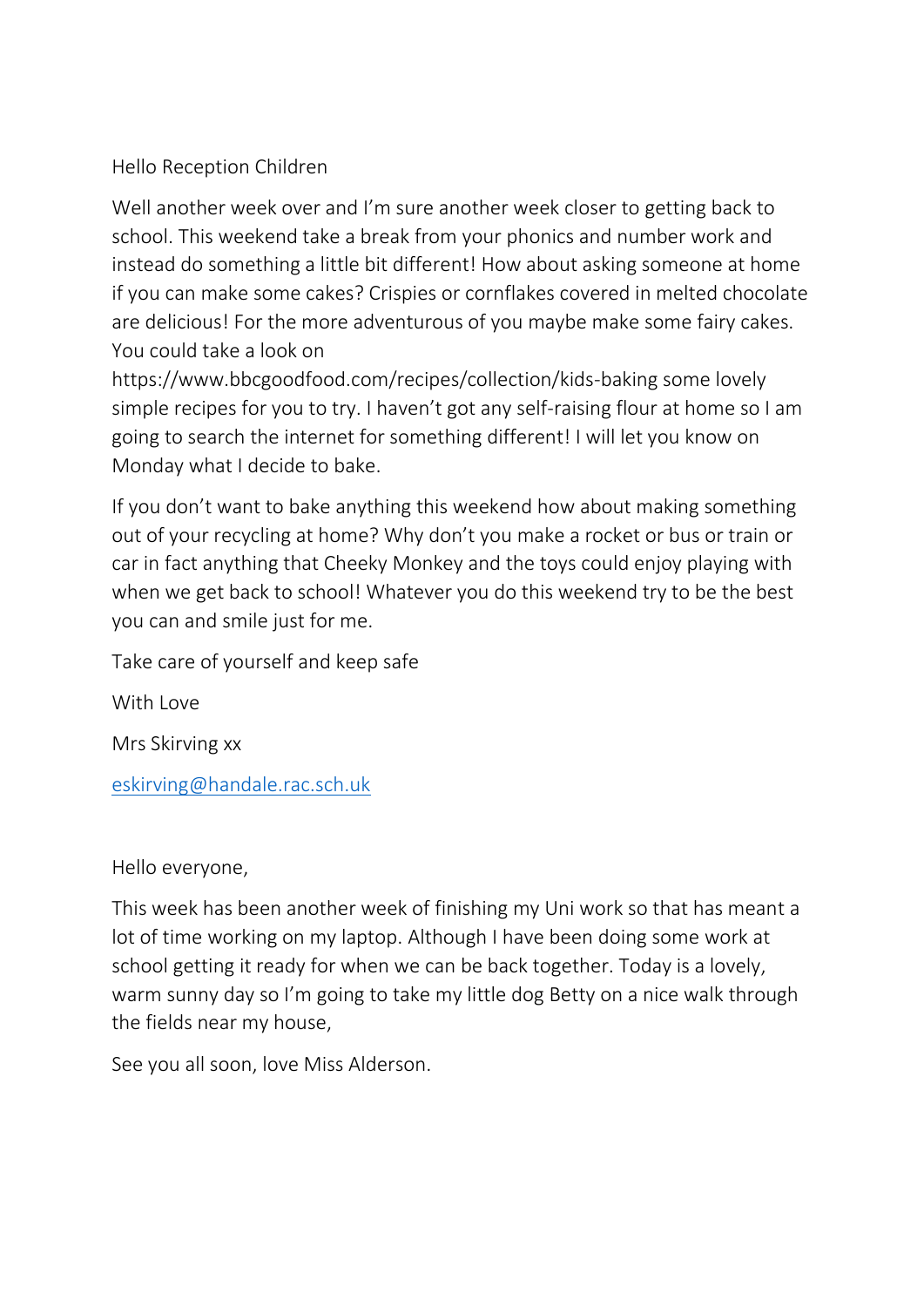

Hello Nursery Children,

Well an exciting thing happened last night! We went outdoors onto Mrs Lister's step to do our clap for all the doctors and nurses who look after us. We clapped until our paws were tingling! After the clapping had finished the most beautiful rainbow appeared in the sky. We sat on Mrs Lister's garden wall so we could see how fabulous it was. If we had been at nursery we could have put the rainbow picture on our weather chart - that is nursery favourite isn't it? Love from

Morning Floppy and Afternoon Floppy xx

[clister@handale.rac.sch.uk](mailto:clister@handale.rac.sch.uk)

Hello reception children, this week I have been into school on Tuesday. We made mini pizzas and had a fish flapping race it was lots of fun. Have you been baking or cooking? If not maybe you could try and help cook tea or bake with your family. At home I have been keeping busy with my university work and I have been watching Disney films with my family. My favourite is Lion King, what's your favourite film? Maybe you could draw a picture from your favourite film and write why you like it. I have spoken to all the teddies and George said hello to you all and to say that he misses you all. Miss you all and can't wait to see you.

Love Miss. Barwick and all the teddies x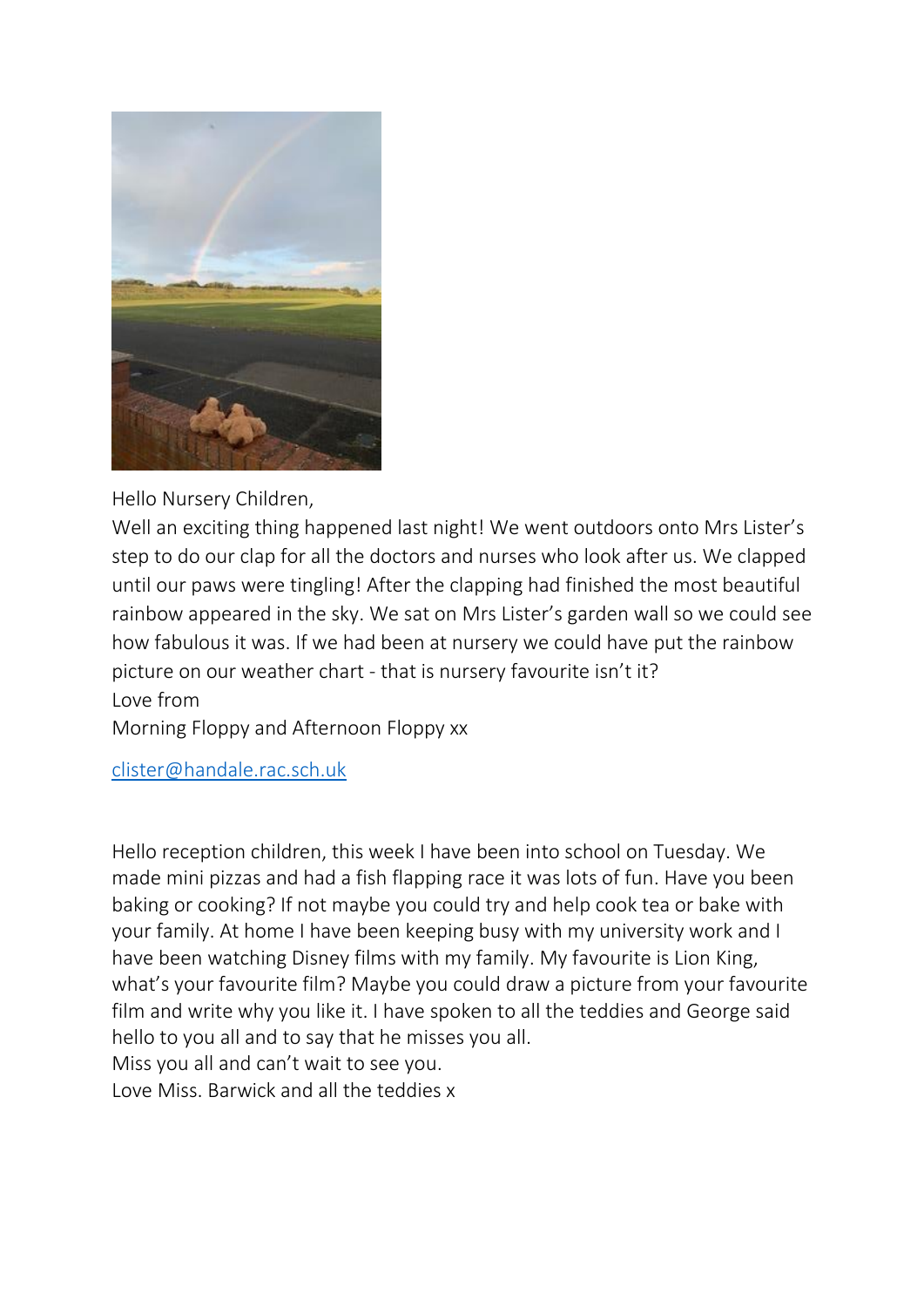#### Hello everyone, hope you're all okay!

This week I have done some university work, been on some long walks and also spent some time watching Netflix! I was in school on Wednesday doing some jobs for Mrs Blakeley and Mrs Lister; it is still so quiet without you all. It is Aaron's birthday on Saturday so I have baked him a rainbow cake and I am going to put up lots of banners and balloons to make it special. Hope you're all keeping busy! Love Miss Sweeney xxx

Hello Pre Nursery!

Hope you are all ok and are keeping busy at home?

I have been enjoying going for some lovely walks this week. One of my favourite walks was Loftus woods -I haven't been there for a very long time so it was like an adventure because I couldn't remember where to go - it was a very long walk and my legs were tired but I really enjoyed it! I hope you have enjoyed some walks too!

Missing you all lots!

Love from Mrs Dean xx



Hello nursery and pre nursery. I hope that you are all well and staying safe. I have had a quiet week at home with Chester and Ollie. They have enjoyed playing in a box that I got a delivery in! Here is a picture of Chester in the box. I miss you all. Love Miss Reid x